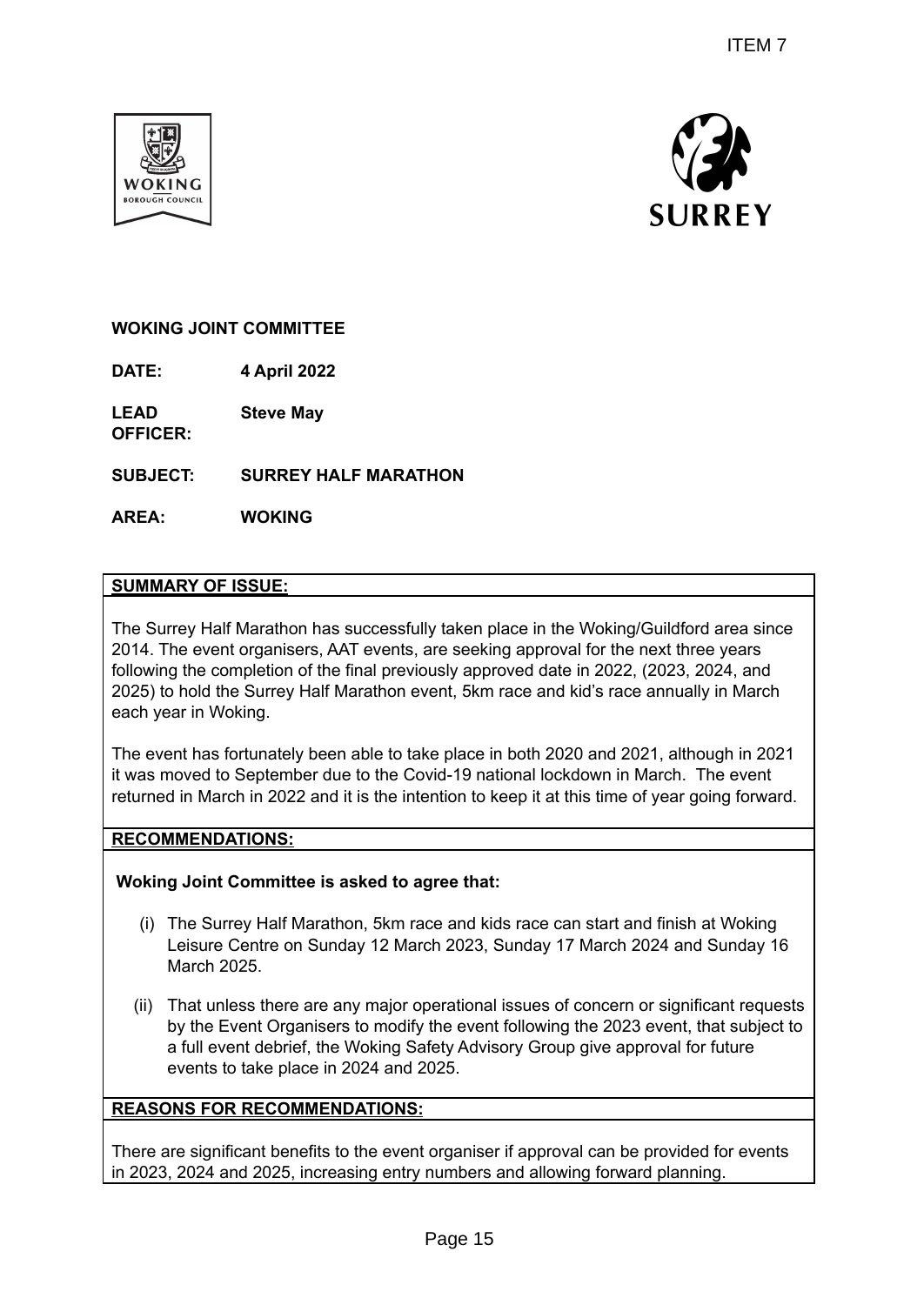## **1. INTRODUCTION AND BACKGROUND:**

#### **Background**

- 1.1 The aim of the Surrey Half Marathon event is to provide a safe, community‐based mass participation sports event for Woking and the surrounding communities. The running events will focus on being fun and family‐friendly whilst also catering to more serious runners looking to complete the course as quickly as possible.
- 1.2 2022 was the ninth edition of the Surrey Half, a closed road half marathon run starting and finishing at Woking Leisure Centre. The route follows the roads to Sutton Green and Jacobs Well, through Worplesdon and Mayford and back to Woking Leisure Centre. 1587 runners took part in the Half Marathon Event, all of which were aged 17 years plus. 268 runners took part in the 5km event, participants were aged 10 years plus, a further 473 runners took part in the kids race, ages 6-16 years. The event was supported by 120 volunteers from the local area. ITEM 7<br>
THE TRODUCTION AND BACKGROUND:<br>
Background<br>
The aim of the Surrey Half Marathon event is<br>
mans participation sports event for Woking<br>
manning events will focus on being fun and tis<br>
serious runners looking to compl

40% of runners in 2022 came from the immediate Woking area (GU21, GU22, GU23, GU24), with a further 35% coming from the wider Surrey area.

An average of 4,800 people registered for the Half Marathon each year from its inception in 2014 to the last pre-Covid event in 2019. Numbers have subsequently dropped, but the event has already doubled its participants between 2021 and 2022. The aim is that numbers will return to pre-pandemic levels from 2023 onwards.

1.3 AAT events were acquired by The Race Organiser Group in 2020, with the event has now been managed twice by the new team. The previous event owner, Toby Jenkins, was fully involved in the planning in 2021, as well as returning with several old hands to manage the course and other aspects of the event in both 2021 and 2022.

### **2022 Event Feedback**

- 1.4 The 2022 Surrey Half Marathon was another successful event. Two resident complaints were received directly to the organiser following the event (both referencing the inconvenience of the road closures). The roads were re-opened on time and in some cases ahead of schedule. This was due to a robust marketing and communications plan for local residents, the event becoming a regular fixture for the local area and keeping a consistent route, so residents are fully aware of exact road closures and timings.
- 1.4 The proposed 2023 route is intended to remain the same as the 2022 route (Appendix 1). However the organisers will be reviewing the course to make sure it is still the best route for runners, residents and local businesses.
- 1.5 The event received a Gold award from Racecheck, the equivalent of Trust Pilot for mass participation sporting events
- 1.6 Feedback from Hoe Bridge School, who took part in the kids race: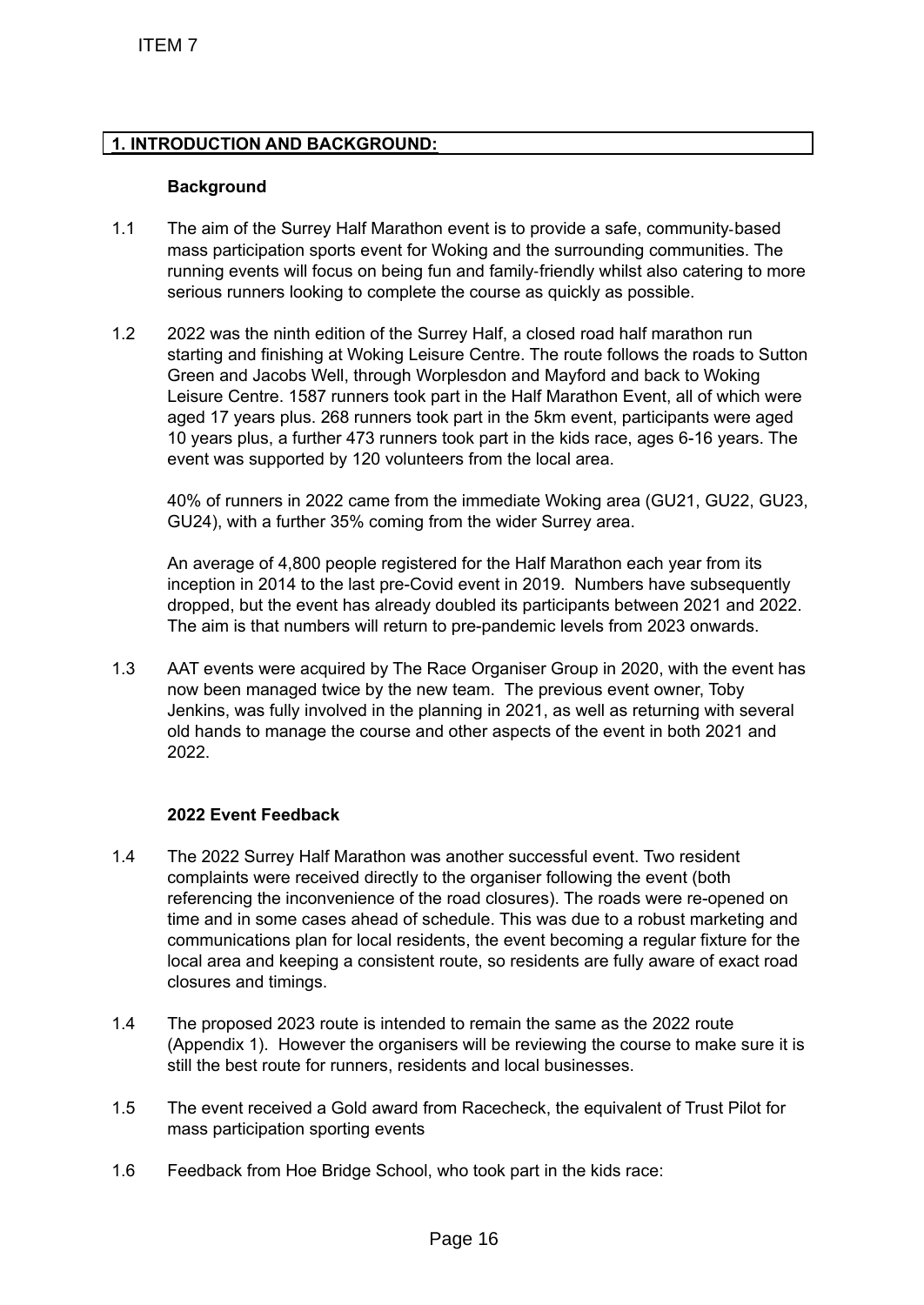"Firstly, I would like to say a huge thank you to you all for hosting such a fantastic community event that brings local children together and provides an opportunity at such a young age, for young children to begin to experience a love of competitive and fun sport.

Here at Hoe Bridge School we regard sport as a vital part of children's health and wellbeing and therefore we encourage as many children as possible to take part in this fun annual event.

This was the second year we have had so many children from Hoe Bridge attend and I have certainly seen an increase in our number of participants compared to last year which increased from approximately 50 to 65 plus entries this year."

## **2. ANALYSIS:**

2.1 The Borough Council is confident that the event organisers can successfully deliver a Half Marathon event that benefits local residents, local charities and underpins the Councils Health and Wellbeing aspirations. AAT events has evidenced this by delivering a successful event, which have greatly improved year on year. Therefore, subject to any major incidents, the borough council are supportive of seeking approval for the event to take place in 2023, 2024 and 2025.

#### **3. CONSULTATIONS:**

- 3.1 Consultation has taken place with various Surrey County Council departments including the Mayor's office:
- 3.2 The Mayor, Cllr Liam Lyons: "I always look forward to the Surrey Half-Marathon each year, as it brings together the best spirit of running; those who want to run as fast as they can, whether to win a prize or to beat their personal best, along with the many hundreds of people who run to raise sponsorship funds for worthy causes, often running in memory of a loved one. As a keen runner myself, I am proud to see so many people come together to make the Surrey Half-Marathon such a popular and successful event." ITEM 7<br>
thank you to you all for hosting such a fantastic<br>
children together and provides an opportunity<br>
en to begin to experience al ove of competitive<br>
and the search of straightering the search of competitive<br>
and as o
- 3.4 Alan Morris SCC Emergency Management & Resilience team: "From or teams perspective we are happy with the way the event is being run. The new team running the event have engaged with the Safety Advisory Group process and are continuing to work with partners to ensure inconvenience to residents is kept to a minimum and the event runs safely. We have no concerns with the event continuing."

# **4. FINANCIAL AND VALUE FOR MONEY IMPLICATIONS:**

4.1 There is no direct cost to Woking Borough Council or Surrey County Council.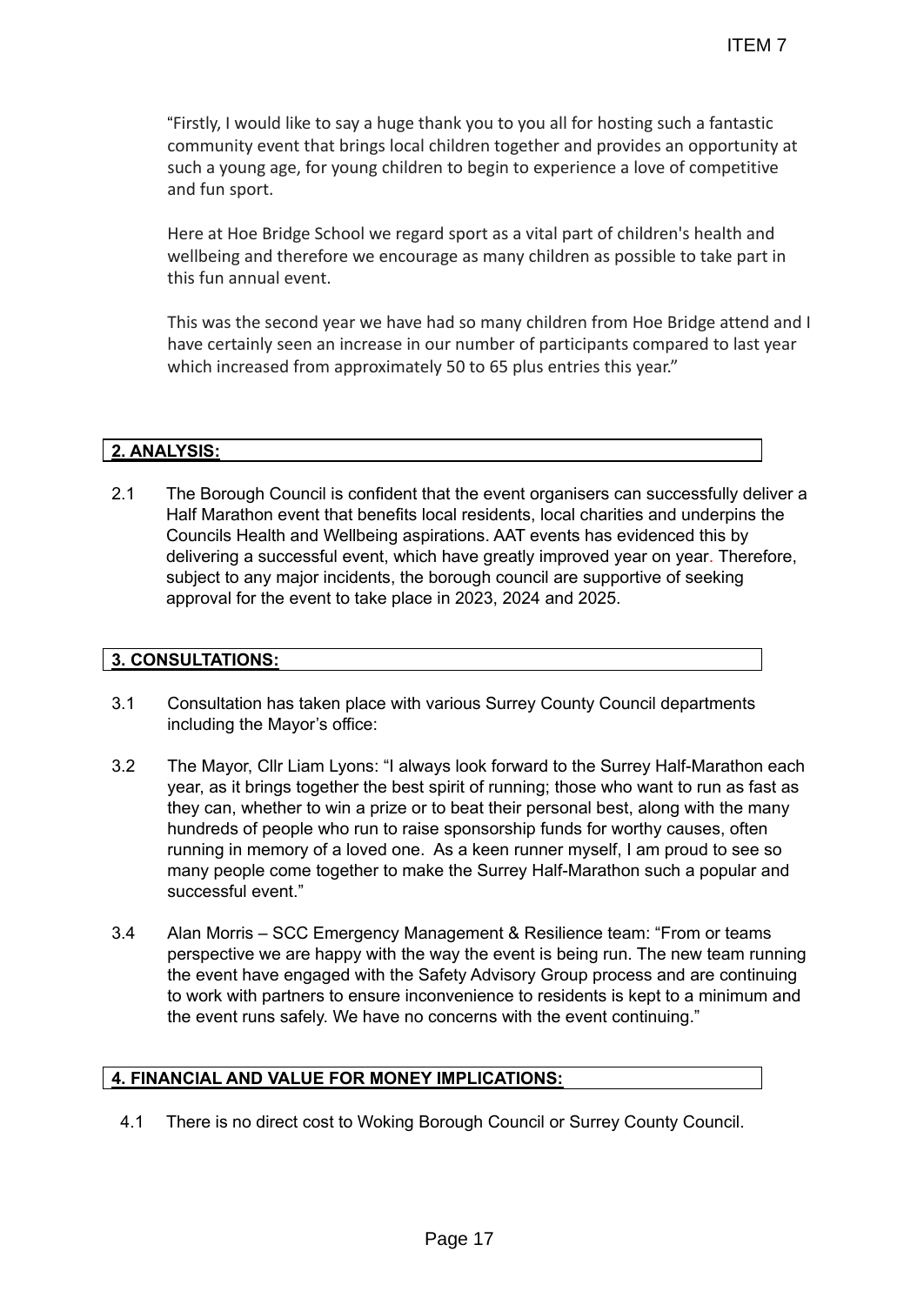- 4.2 AAT events will meet all appropriate costs for hosting the event on Surrey Highways and event management overall, seeking local sponsors as appropriate.
- 4.3 The event raised an estimated £100,000 for charities, through direct support (charity partners) and runner participation (runners choosing their own charities to fundraise for).
- 4.4 Proposed Entry fees for 2023 are: Kids race £12-15, Adults £38-41, 5km £22-25. Discussion will take place with the event organisers to ensure entry fees are as accessible as possible as well as looking to promote linked opportunities in support of wider health and wellbeing activities. (ie: NHS Couch to 5km to support participants completing the 5km event). TTEM 7<br>
2<br>
AAT events will meet all appropriate costs for<br>
and event management overall, seeking loci<br>
The vent raised an estimated £100,000 for<br>
partners) and tunner participation (runners c<br>
for).<br>
Proposed Entry fees fo
- 4.5 AAT Events Ltd has engaged Surrey University to carry out a study to quantify the local benefits of the 2022 event. They will be looking at hotel stays, purchases in shops, train ticket revenue, car parking revenue and leisure spend amongst other things.

## **5. RISK MANAGEMENT:**

5.1 The associated risks involved with hosting a closed road event is outlined below:

Risk 1: Resource and knowledge to deal with traffic / road closure complaints usually dealt with by Surrey County Council and associated reputational impact on Woking Borough Council.

*Mitigation* – Leisure Services Manager will be responsible for fielding these complaints and will continue to consult with Surrey County Council and event organisers throughout the whole process. Given the number of complaints in 2022, resource should not be a concern, given that the event will be largely the same.

5.2 Risk 2: Prevention of adequate social care reaching vulnerable residents within the road closure footprint.

*Mitigation* - AAT Events will put measures in place to provide vehicle access to those who need it and where it is safe to do so. These measures will include, but not be limited to:

- Working with Woking Borough Council Adult Social Care to obtain contact details for all carers, working within the road closure areas, known to the council.
- Contacting care homes, churches and community centres on the route or directly affected by the road closures.
- Road closure information advertised through local means, social media and advance warning road signage with contact details for AAT Events.
- Travel plans offered to those who require access to the road closures including vehicle passes, detailed access points and where necessary marshal escorts for vehicles whilst they are within the road closures.
- Meeting with carers in advance of the event to explain the closures and the access options.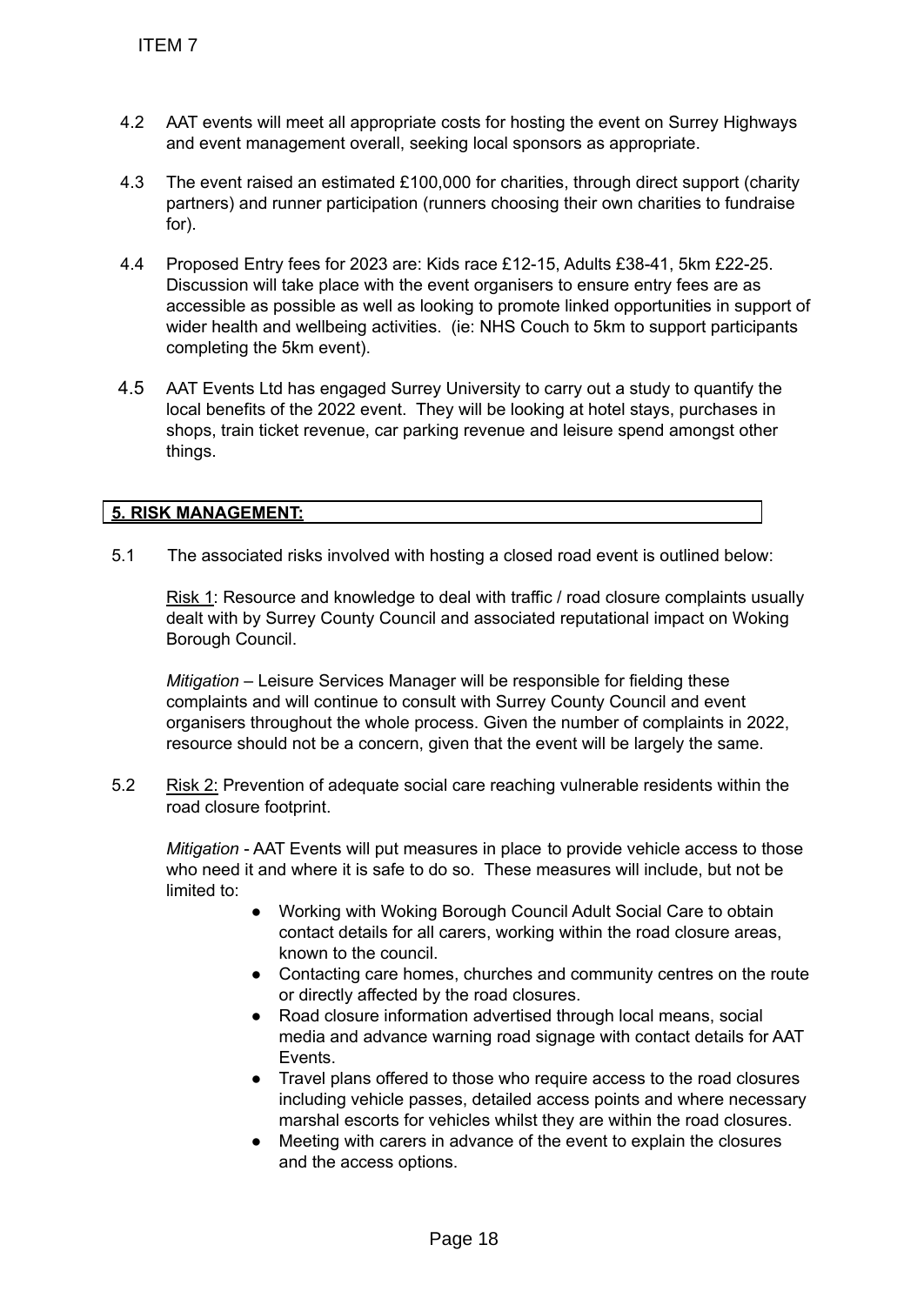### **6. LOCALISM:**

- 6.1 The event as a whole provides an inclusive, mass participation event to the residents of Woking and surrounding areas.
- 6.2 The event also provides the opportunity for local residents to volunteer and spectate at a closed road mass participation event, which is on their doorstep. In 2022 the event attracted 46 local volunteers and 32 paid roles filled by local residents. The 7th Woking Scout Group provided 36 scouts to carry out bag drop and medal distribution roles.
- 6.3 Spectator hotspots along the route allow communities to come together to watch the event and enjoy live entertainment.

### **7. EQUALITIES AND DIVERSITY IMPLICATIONS:**

- 7.1 By providing the 5km the event is more inclusive, attracting not just regular runners, but also beginners. This, in partnership with the half marathon and kids race provides an inclusive event that could, in theory, be accessed by a number of residents of Woking.
- 7.2 A potential barrier to participation could be the cost of entry, as detailing within Section 4, which will be subject to further discussion with the event organisers.
- 7.3 AAT events completed an Equalities Impact Assessment for the 2022 and will do so for the 2023 event, once agreed.

### **8. OTHER IMPLICATIONS:**

|                                                                  | <b>ITEM7</b>                                                                                                                                                                                                                                                                                                                                                                                                                                    |
|------------------------------------------------------------------|-------------------------------------------------------------------------------------------------------------------------------------------------------------------------------------------------------------------------------------------------------------------------------------------------------------------------------------------------------------------------------------------------------------------------------------------------|
|                                                                  |                                                                                                                                                                                                                                                                                                                                                                                                                                                 |
| <b>ALISM:</b>                                                    |                                                                                                                                                                                                                                                                                                                                                                                                                                                 |
| of Woking and surrounding areas.                                 | The event as a whole provides an inclusive, mass participation event to the resider                                                                                                                                                                                                                                                                                                                                                             |
| roles.                                                           | The event also provides the opportunity for local residents to volunteer and specta<br>at a closed road mass participation event, which is on their doorstep. In 2022 the<br>event attracted 46 local volunteers and 32 paid roles filled by local residents. The<br>Woking Scout Group provided 36 scouts to carry out bag drop and medal distributi                                                                                           |
| event and enjoy live entertainment.                              | Spectator hotspots along the route allow communities to come together to watch the                                                                                                                                                                                                                                                                                                                                                              |
| <u>ALITIES AND DIVERSITY IMPLICATIONS:</u>                       |                                                                                                                                                                                                                                                                                                                                                                                                                                                 |
| Woking.                                                          | By providing the 5km the event is more inclusive, attracting not just regular runners<br>but also beginners. This, in partnership with the half marathon and kids race provic<br>an inclusive event that could, in theory, be accessed by a number of residents of<br>A potential barrier to participation could be the cost of entry, as detailing within<br>Section 4, which will be subject to further discussion with the event organisers. |
| for the 2023 event, once agreed.                                 | AAT events completed an Equalities Impact Assessment for the 2022 and will do s                                                                                                                                                                                                                                                                                                                                                                 |
| <b>ER IMPLICATIONS:</b>                                          |                                                                                                                                                                                                                                                                                                                                                                                                                                                 |
|                                                                  |                                                                                                                                                                                                                                                                                                                                                                                                                                                 |
| Area assessed:                                                   | Direct Implications:                                                                                                                                                                                                                                                                                                                                                                                                                            |
| <b>Crime and Disorder</b>                                        | No significant implications arising                                                                                                                                                                                                                                                                                                                                                                                                             |
|                                                                  | from this report                                                                                                                                                                                                                                                                                                                                                                                                                                |
| Sustainability (including Climate                                | No significant implications arising                                                                                                                                                                                                                                                                                                                                                                                                             |
| Change and Carbon Emissions)<br>Corporate Parenting/Looked After | from this report<br>No significant implications arising                                                                                                                                                                                                                                                                                                                                                                                         |
| Children                                                         | from this report                                                                                                                                                                                                                                                                                                                                                                                                                                |
| Safeguarding responsibilities for                                | No significant implications arising                                                                                                                                                                                                                                                                                                                                                                                                             |
| vulnerable children and adults                                   | from this report                                                                                                                                                                                                                                                                                                                                                                                                                                |
| <b>Public Health</b>                                             | Set out below                                                                                                                                                                                                                                                                                                                                                                                                                                   |
| Human Resource/Training and<br>Development                       | No significant implications arising<br>from this report                                                                                                                                                                                                                                                                                                                                                                                         |
| <b>Public Health implications</b>                                |                                                                                                                                                                                                                                                                                                                                                                                                                                                 |
|                                                                  |                                                                                                                                                                                                                                                                                                                                                                                                                                                 |
|                                                                  | Page 19                                                                                                                                                                                                                                                                                                                                                                                                                                         |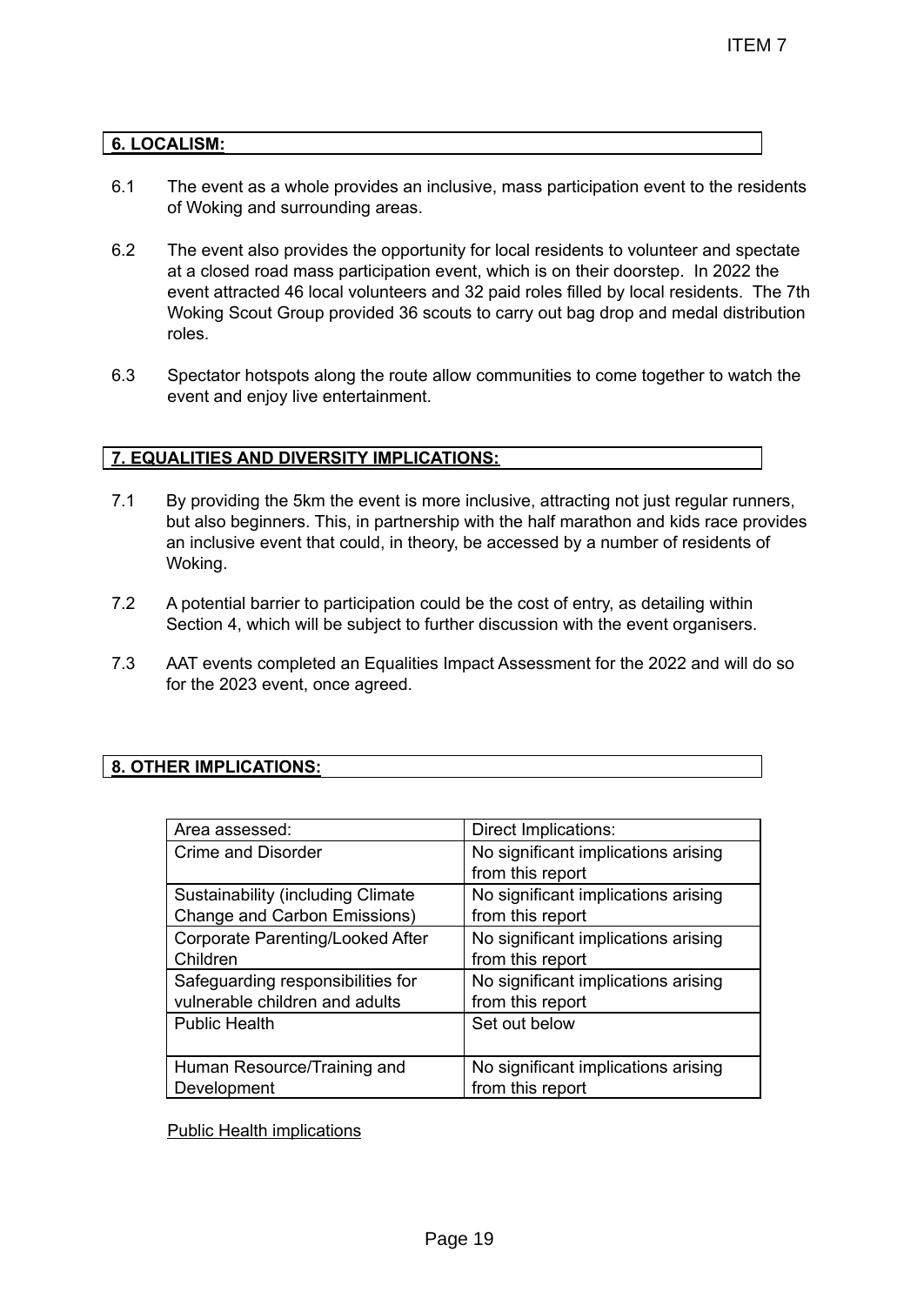8.1 The event under-pins Woking Borough Council's Health & Well Being ambitions around providing opportunities for mass participation events. By offering three different distance inclusive events a greater cross section of the local community (i.e. experienced runners, children and beginners) have the opportunity to access an event and increase their levels of physical activity.

# **9. CONCLUSION:**

- 9.1 The Surrey Half Marathon was successfully delivered in 2021, despite the challenges of a shortened planning period and the uncertaintities around Covid-19 restrictions, as well as the introduction of a new management team.
- 9.2 The organisers took on board the feedback from the 2021 event and incorporated it into the planning for the event in 2022. Feedback from 2022 will be used to make the future events event better.
- 9.3 There are significant benefits to the event organiser if approval can be provided for events in 2023, 2024 and 2025. It is therefore proposed that unless there are any major operational issues of concern or significant requests by the Event Organisers to modify the event following the 2022 event, that subject to a full event, debrief the Woking Safety Advisory Group give approval for future events to take place in 2023, 2024 and 2025. ITEM 7<br>
The event under-pins Woking Borough Courand providing opportunities for mass part<br>
different distance inclusive events a greater<br>
experienced nunners, children and beginner<br>
event and increase their levels of physi

# **10. WHAT HAPPENS NEXT:**

10.1 If the future years' events are agreed, the event organisers AAT events will promote the 2023 event straight away. Subsequent events will be promoted as soon as the preceding event is completed e.g. 2024 will be advertised in the 2023 post race information sent to runners.

**Contact Officer:** Steve May, Leisure Services Manager, 01483 743302

# **Consulted:**

Surrey County Council Traffic Management Surrey County Council Emergency Planning Surrey County Council Adult Social Care

### **Borough Portfolio Holder**

Councillor Colin Kemp

### **Annexes:**

Appendix 1 – Surrey Half Marathon 2021 Route Map